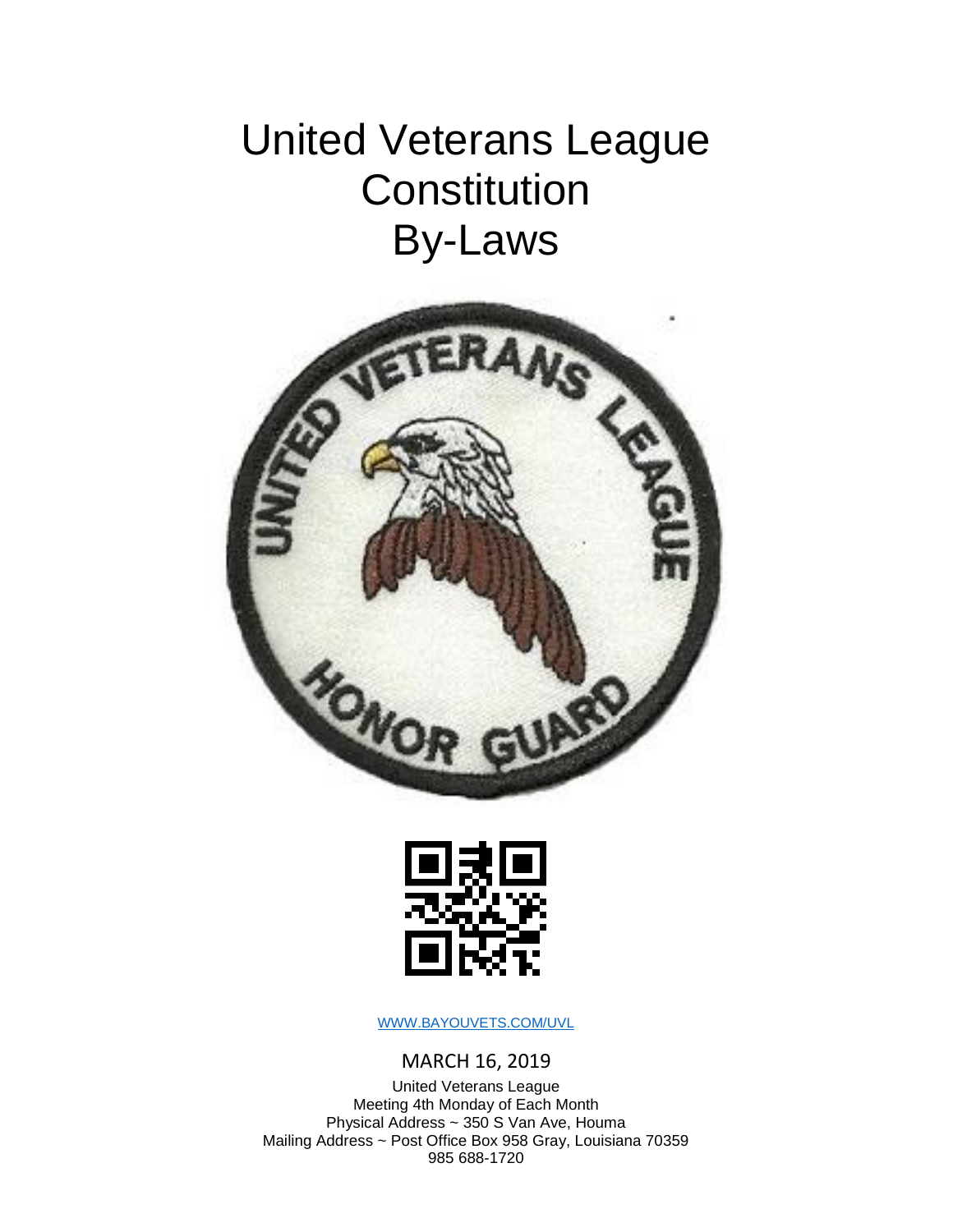## United Veterans League **Constitution**

### Article # 1 Name

The name of this organization shall be: The United Veterans League Inc. Unit #1.

## Article # 2 Purpose

The purpose of this unit is to provide trained personnel and necessary equipment to perform for deceased veterans a military funeral service upon request by family of the deceased veteran; to aid veterans in their time of need whenever; to assist widows, widowers, and the dependents of a deceased veteran should we be able.

## Article # 3 Membership

Membership in the organization shall be as followed:

- $\circ$  Section 1 Veteran member is an honorably discharged veteran or active duty personnel of the United States military service.
- $\circ$  Section 2 An associate is a husband, wife, daughter, son granddaughter or grandson, mother, father, sister or brother of an honorably discharged veteran or active duty personnel of The United States. A husband, wife, daughter, son granddaughter or grandson, mother, father, sister or brother of an honorably discharged deceased veteran is also eligible.

#### Article # 4 Administration

- $\circ$  Section 1 The administration affairs of this unit shall be vested in the executive board in emergencies only. All other action by executive board must be ratified by a simple majority vote of the unit membership attending the meeting.
- $\circ$  Section 2 The executive board shall consist of the Unit Commander, Senior and Junior Commander, Judge Advocate, and four Trustees members.

## Article # 5 Executive

 $\circ$  Section 1 - The executive power of this unit shall be vested in its executive board, which will be chaired by the unit commander.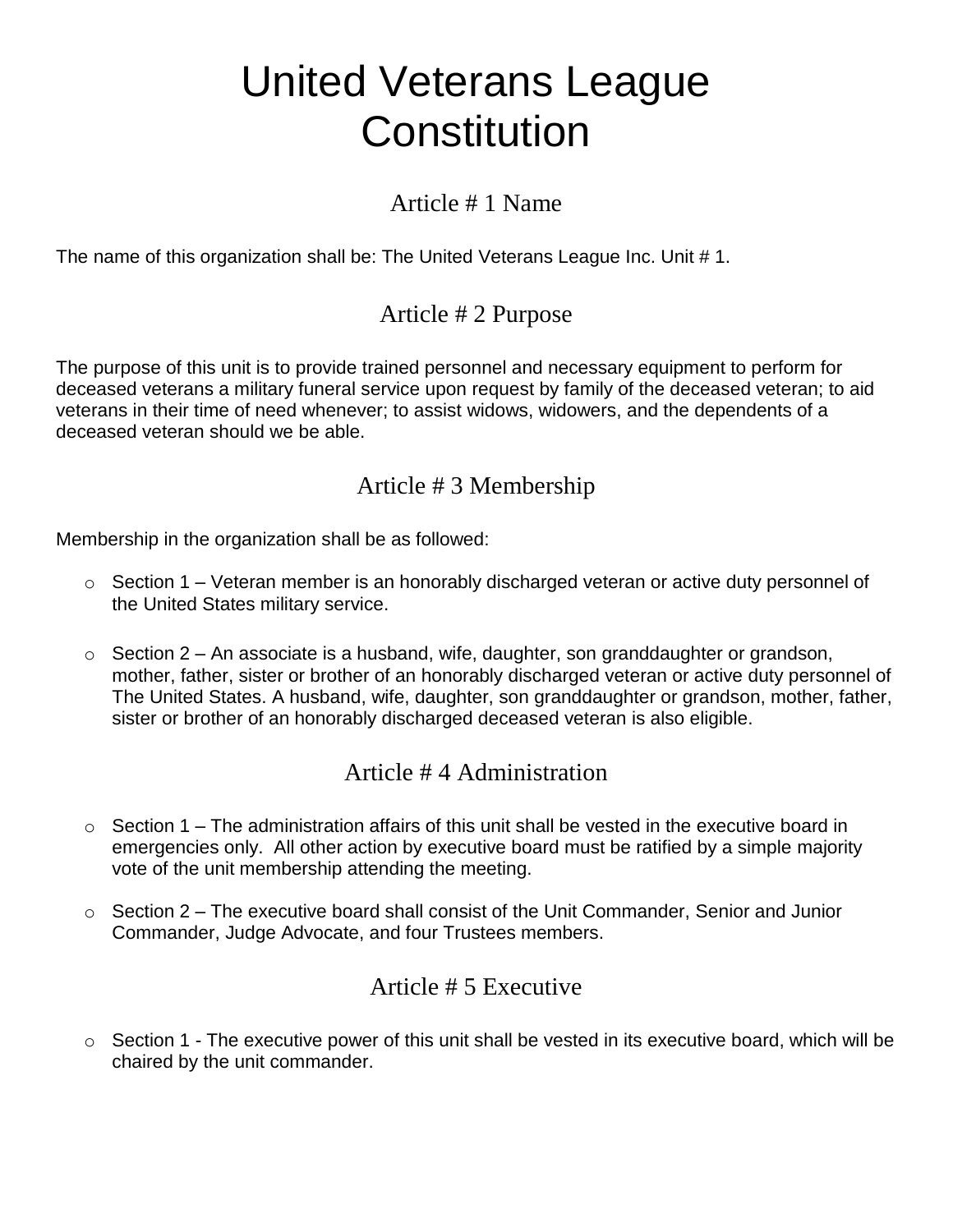### Article # 6 Amendment

The constitution may be amended at any business by a two thirds majority vote of those present and provided the following guidelines are enforced:

- $\circ$  Section 1 The amendment is read at three consecutive meetings.
- $\circ$  Section 2 The membership is notified by U. S. mail that changes will be discussed in forth coming meetings.

#### Article # 7 Associate

- $\circ$  Section 1 An Associate shall have all voting right of a regular member.
- $\circ$  Section 2 A trained associate may assist in the performance of a military funeral, as deemed necessary by the Officer in Charge (O.I.C.) of that funeral detail. A trained associate may assist in the performance of a military funeral, as deemed necessary by the Officer in Charge (O.I.C.) of that funeral detail.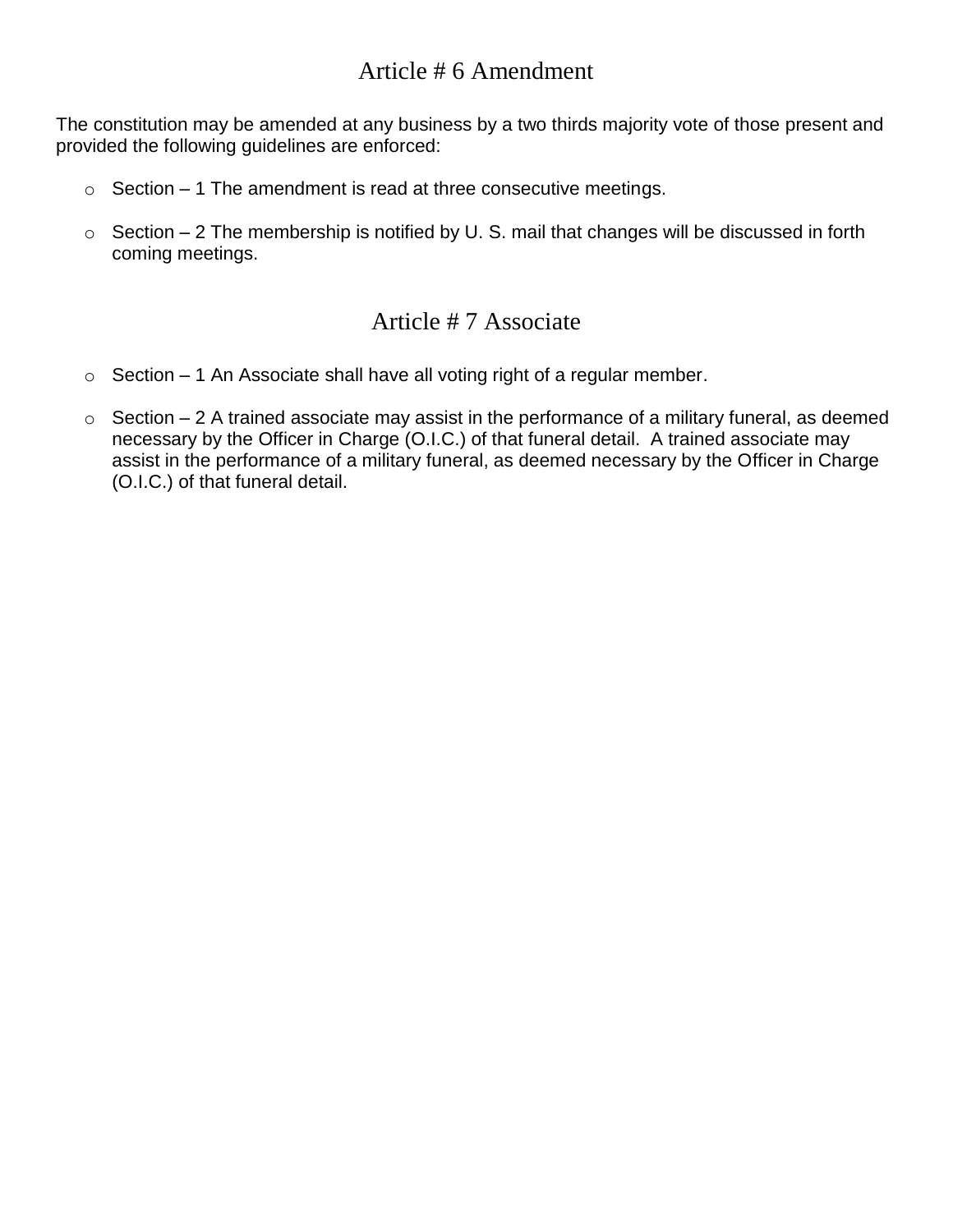# United Veterans League By-Laws

## Article # 1 Organization

- Section 1 The governing body of this unit shall be the unit in session as provided by the constitution
- Section 2 Records and proceedings of the general meetings and meetings of the board shall be kept open for inspection in filing cabinet, to any member in good standing.

## Article # 2 Charter

The United Veterans League, Charted # ABA 34382392N filer June 10, 1991 as a Non-Profit Corporation, is in good standings and is authorized to do business in this state.

## Article # 3 Executive Board

- Section 1 The executive board shall be composed of the Unit Commander, Senior and Junior Vice Commander, Judge Advocate and four (4) Trustee members.
- Section 2 A Meeting of the executive board can be called by the Commander, or by written request of a majority of the board members to the Commander.
- Section 3 A majority of the members of the executive board shall constitute a quorum.
- Section 4 Appointed officers, committee chairman, lay members and associate members may attend the executive board meetings, but without the right to vote.
- Section 5 The executive board may act only in instances where a decision is needed immediately and cannot wait to be brought before the general membership. All other decisions shall be made by the general membership in session.

## Article # 4 Officers

- Section 1 The unit shall elect a Commander, Senior and Junior Vice Commander, Judge Advocate, Adjutant, and Financial Secretary. The commander shall appoint the Sergeant of Arms, Chaplain and committee chairman.
- Section 2 The **Commander** shall be the presiding officer and in his or her absence the duty will fall to the next highest presiding officer in line or succession who is present.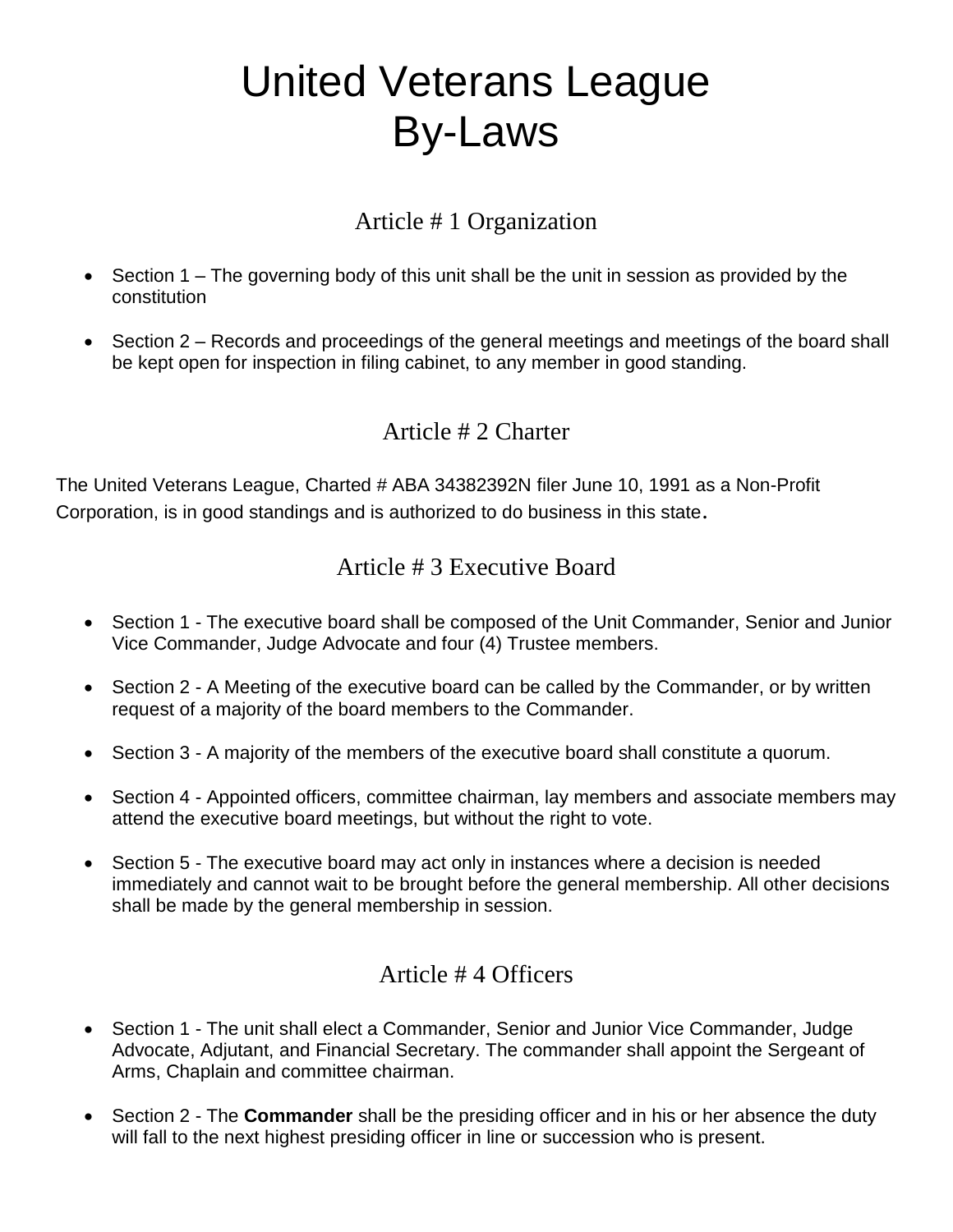- Section 3 The **Senior Vice-Commander** shall be the membership chairman.
- Section 4 The **Junior Vice-Commander** shall be service Officer and Party Chairman.
- Section 5 The **Judge Advocate** shall supply professional advice in the conduct of the league or to procure proper counsel. He or she is the guardian of constitutional form of league government. The Judge Advocate and his r her legal committee are charged by the suffused league constitution with the duty of auditing league financial accounts. This should be done annually just before the election of officers or more frequently at their discretion.
- Section 6 The **Adjutant** shall be responsible for keeping all minutes of the general meetings, executive board meeting, roster of the membership and other records necessary to the general membership. He or she will also be responsible for notifying the general membership of meeting and functions of the United Veterans League.
- Section 7 The **Financial Secretary** shall keep an accurate record of all monies received and disbursements, and shall deposit all monies received as soon as possible. He or she make a finance report at each meeting and records shall be open upon request by any member in good standing. This request must be in writing to the commander or members of the executive board.
- Section 8 The **Trustees** is an elected auditor a person tasked to routinely examine account and accounting record.
	- 1. Serve a three year term
	- 2. Cannot serve on any committee that handles unit funds
	- 3. Exist to hold all parties handling funds accountable
	- 4. Report all audit finding to the unit membership

#### Article # 5 Qualifications for Office

- Section 1 The executive Board, Unit Commander, Senior and Junior Vice Commander, Jude Advocate and four (4) Trustees, must be a honorably discharged veteran who has duly accepted and is capable of performing the offices duties, shall be eligible to be nominated and elected office.
- Section 2 Any regular or associate member will be eligible to hold any other elected or appointed office.
- Section 3 A member can only hold one elected office at a time.
- Section 4 The Commander can only serve 2 consecutive terms.
- Section 5 Officers must be members in good standing.

#### Article # 6 Election and Tenure in Office

• Section 1 – Nomination of officers shall be held in April of each year at the monthly business meetings.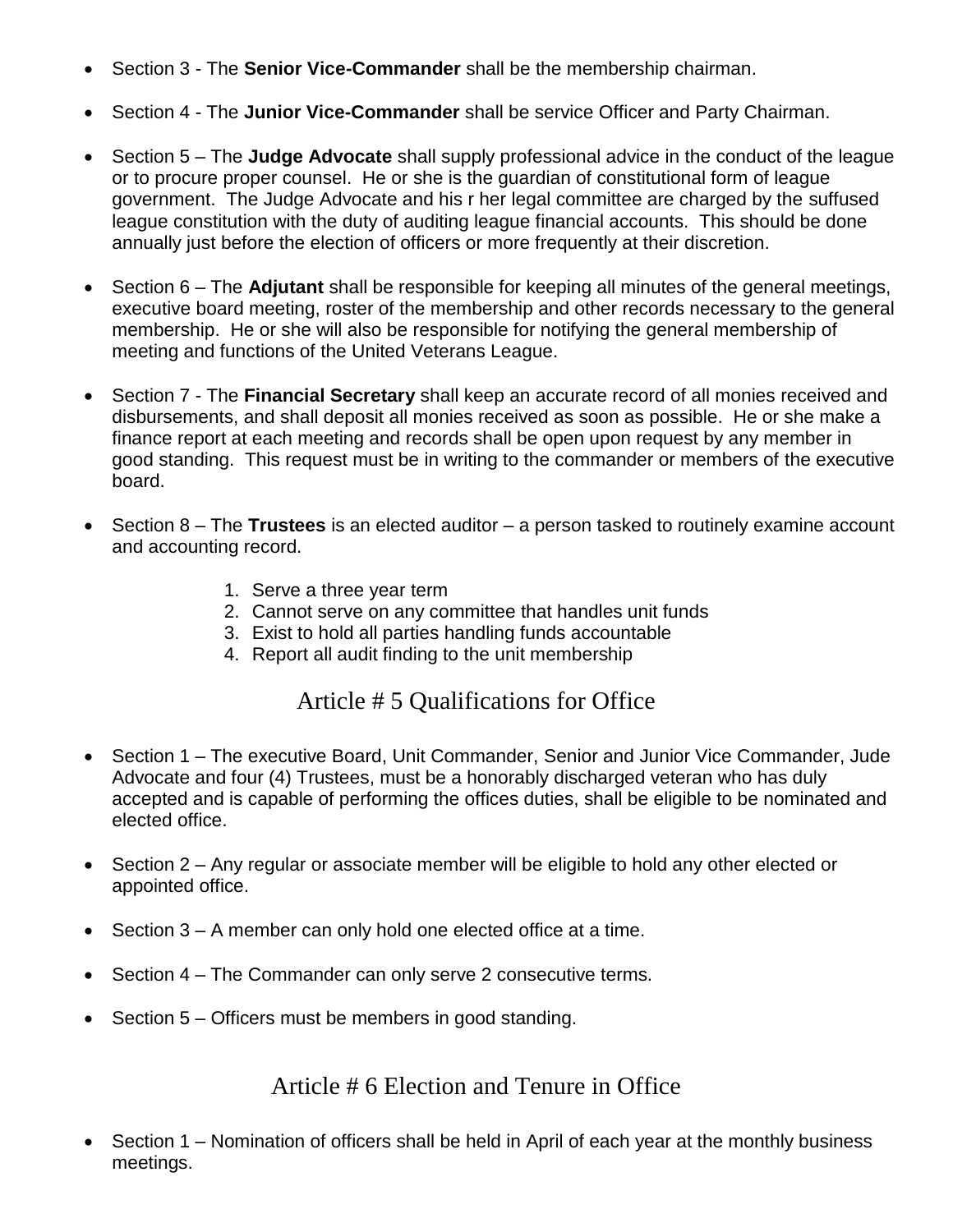- Section 2 Nomination and election shall be held at regular general membership meeting in May of each year.
- Section 3 Elected and appointed officers shall be installed at the regular meeting held in June. They shall serve for one (1) year or until newly elected or appointed officer have been installed.
- Section 4 A notice shall be sent out any elected or appointed officer or committee board who has failed to attend three (3) consecutive meetings of the general membership, the committee he or she serves on, or who in the opinion of the general membership dose not appear to be fulfilling the duties of he or her office, stating that at the next regular meeting (giving the time and place) the matter of his or her recall from office will be considered at the meeting set forth by such notice. The membership by simple majority vote may declare such office vacant and such office recalled. This office shall be filled by nomination and election by a simple majority vote at the same meeting.
- Section 5 In the event that the elected officer is vacated for any reason, the membership will be notified and nomination and election for that office will be held at the next regular membership meeting.
- Section 6 In the event that the officer of Commander becomes vacated for any reason the Senior Vice Commander shall be active Commander until a new commander is elected causes a vacancy, that vacancy will be filled at the same meeting.

## Article # 7 Membership

- Section 1 Applications for membership shall be investigated by the Senior Vice Commander. A Report shall be made to the general membership at the next meeting and will be vote on by the general membership. All former members must be voted back in.
- Section 2 Only members and associate in good standing are eligible to vote on any motion or election.

#### Article # 8 Finances

- Section 1 The Financial Secretary will deposit all monies in the name of the unit as soon as possible.
- Section 2 The Commander or Senior Vice Commander will sign as second on all league bank accounts.
- Section 3 The Financial Secretary will be charged with handling finances in the operation of the unit and will provide financial statements monthly.
- Section 4 Annual dues of \$10.00 will be due by April 1. Annual dues are not refundable. There will be a 90 day grace period for new members.
- Section 5 A life members is a member who joined prior to September 1, 1991.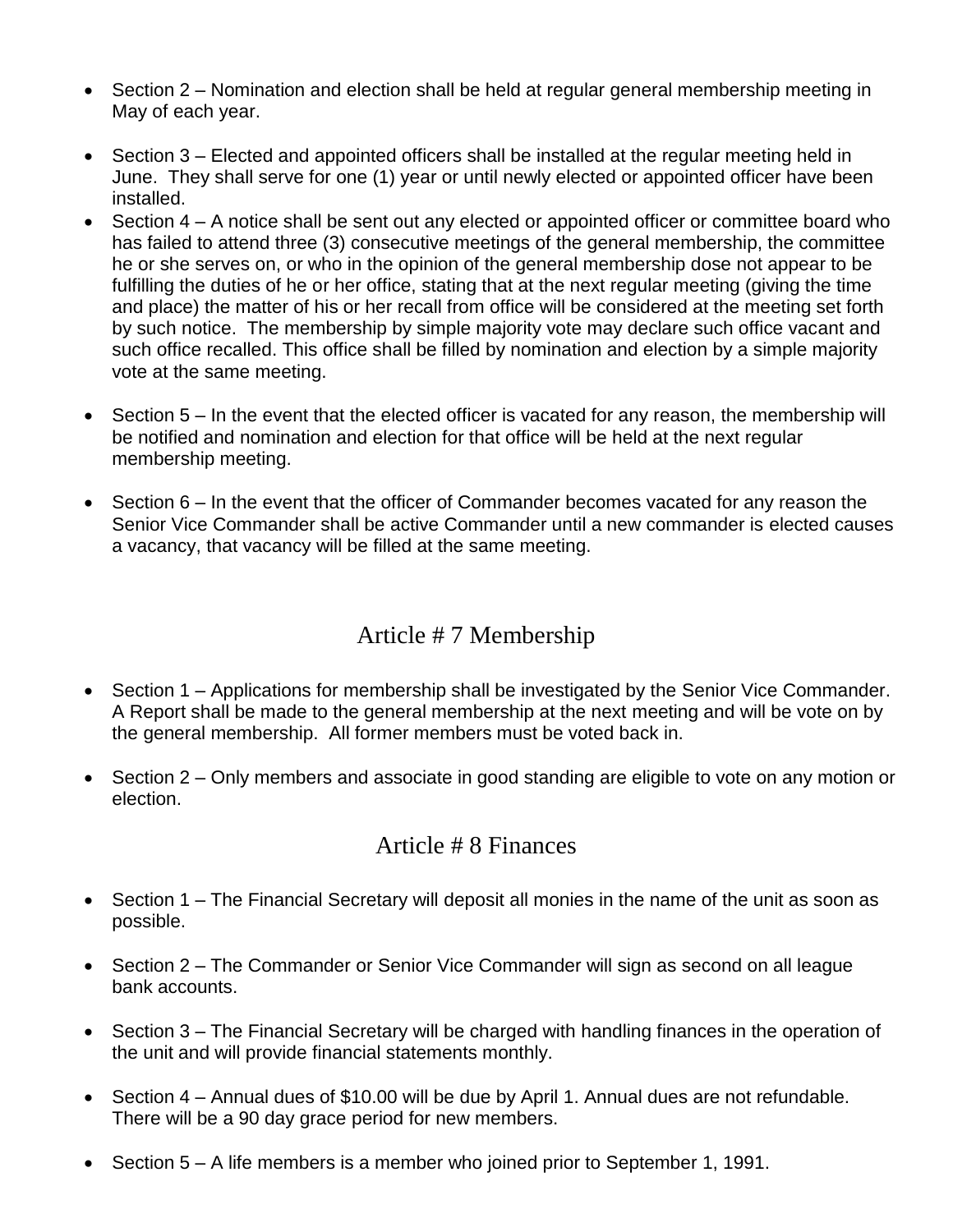• Section 6 – A full-term out commander will receive a life membership.

#### Article # 9 Meetings

- Section 1 The regular meetings of this unit be held on Fourth Monday of each month at seven P.M.
- Section 2 Rules of the unit meeting shall be as follows:
	- A. A quorum shall consist of ten (10) members in good standing
	- B. Robert's rules of order, revised, will govern as here after specifically stated.
	- C. Discussion of personal grievances will not be allowed at any time.
	- D. Political, religious, racism or profanity will not be allowed at any time.
	- E. Matters concerning one individual only with respect to his or her own personal interest shall not be in order, but may be taken before the executive board.
	- F. No drinking of alcoholic will be allowed at any of United Veterans League functions.
	- G. Voting shall be by voice unless otherwise requested by at least one third (1/3) vote of the attending membership.

#### Article # 10 Committees

- Section 1 All committees will meet at the call of the Chairman, Commander of the Executive Board.
- Section 2 Committees Shall not consist of not less than three (3) or no more than seven (7) members (except as otherwise herein provided), including the chairman, and shall be appointed by the committee with the approval of the Executive Board.
- Section 3 The Commander shall be a member ex-officio of all committees.

#### Article # 1 Miscellaneous

- Section 1 All amendments to the by laws shall be subject to approval by a 2/3 vote of the membership present and effective only after all members have been notified by U.S. mail then at the next monthly meeting.
- Section  $2 A$  Copy of the constitution and by laws shall be in the possession of the Commander of the unit and shall be passed to the newly elected Commander each year until this organization fails to be anymore.
- Section 3 The commander shall have available for reference a copy of the constitution and by laws available to any member, associate, or auxiliary.